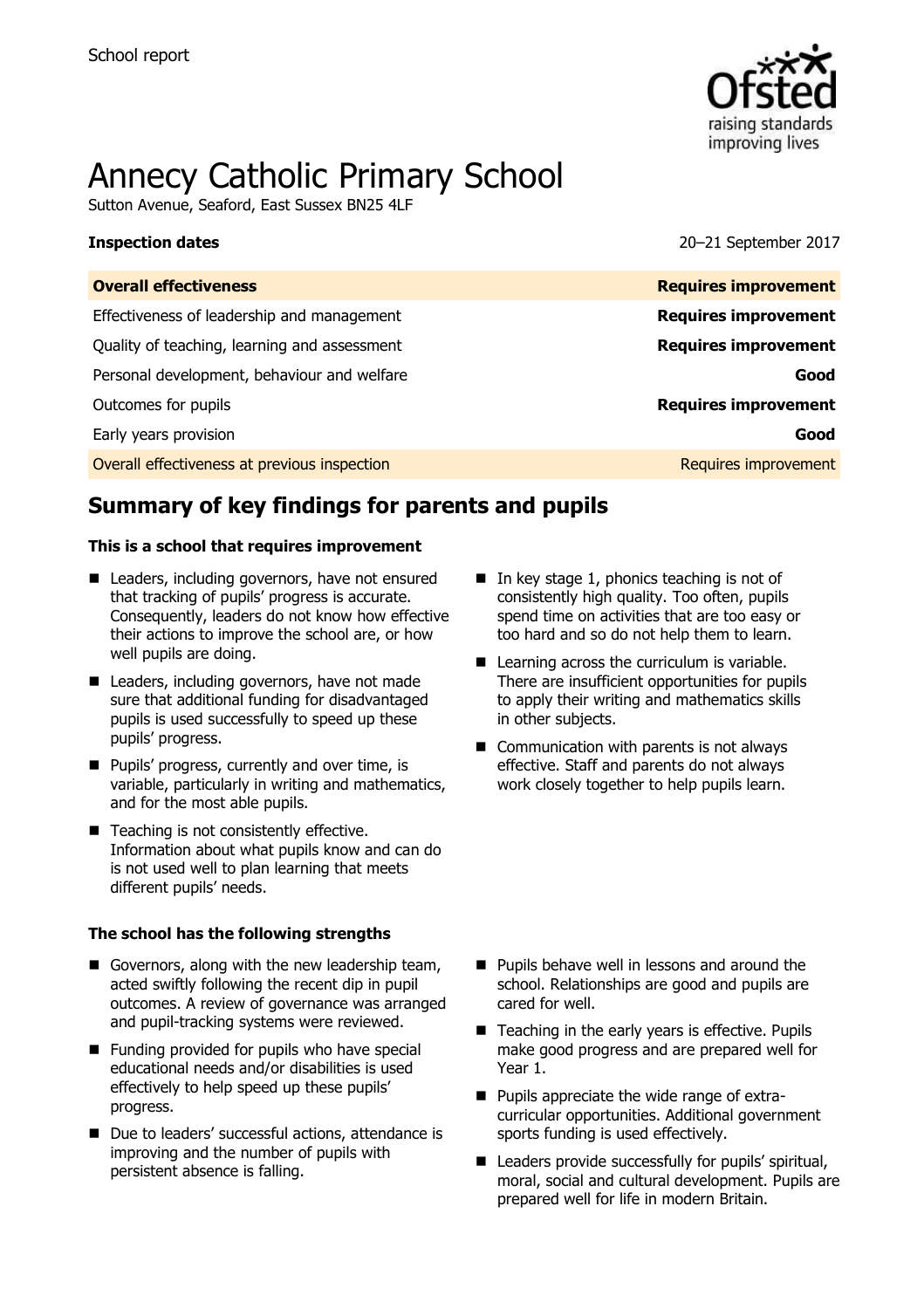

# **Full report**

### **What does the school need to do to improve further?**

- Improve the effectiveness of leadership and management by ensuring that governors:
	- have accurate information and use it to hold leaders to account for the quality of teaching and pupils' progress
	- respond swiftly to the recently commissioned external review of pupil premium expenditure, so that additional funding is used effectively to improve outcomes for disadvantaged pupils.
- $\blacksquare$  Improve pupils' outcomes by ensuring that:
	- assessments are accurate and the information is used to plan learning that challenges all pupils, including the most able and the disadvantaged, to make consistently good progress
	- staff in key stage 1 plan and deliver phonics sessions matched to pupils' needs
	- teaching extends pupils' learning across the curriculum and provides meaningful opportunities for pupils to apply their mathematical and writing skills in other subjects.
- Work more closely with parents and carers, to engage them in supporting their children's learning.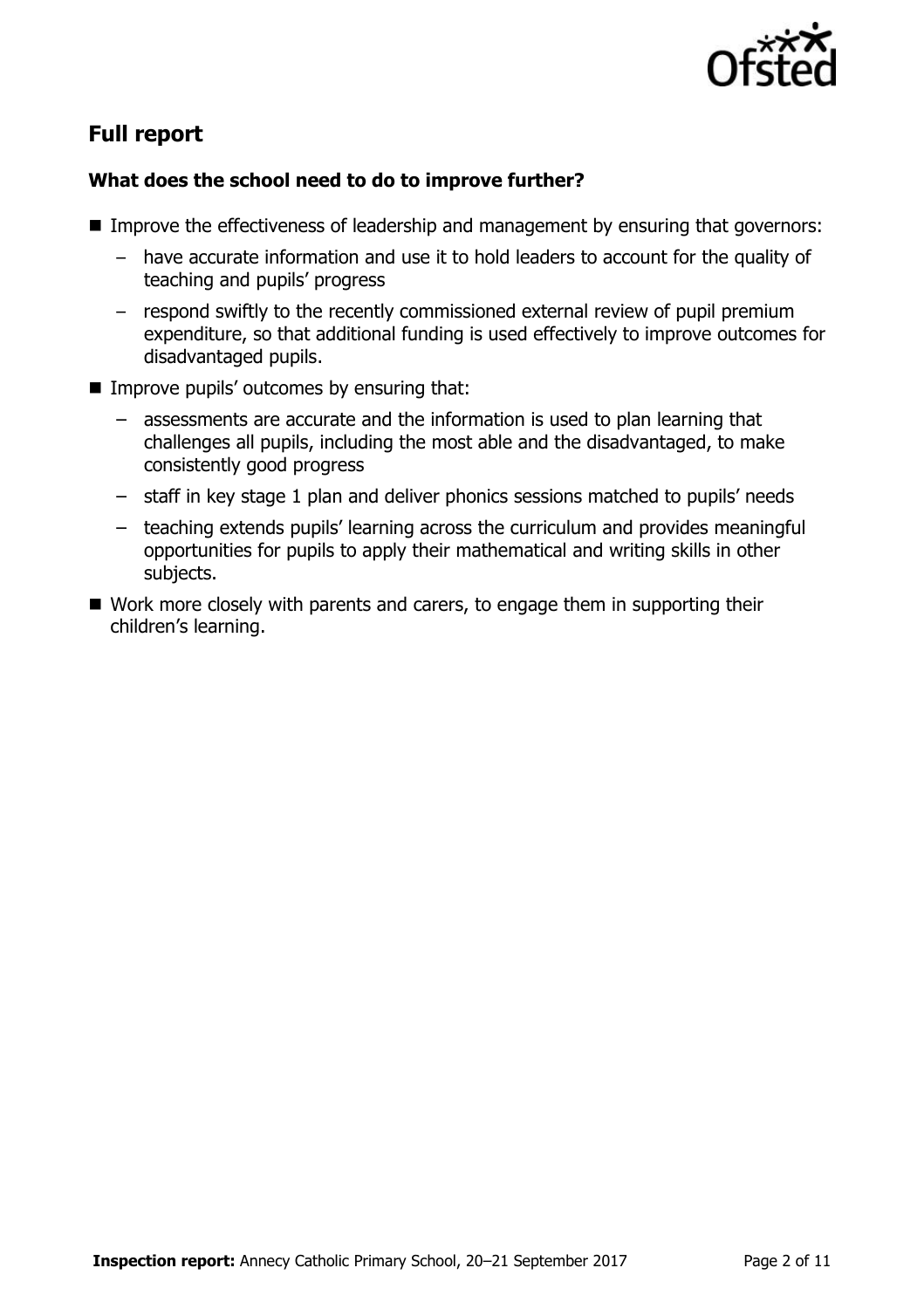

# **Inspection judgements**

#### **Effectiveness of leadership and management Requires improvement**

- Until recently, leaders have not ensured that tracking of pupils' progress is accurate or that teachers use assessment information routinely to plan lessons. As a result, planned activities in phonics, writing and mathematics do not always match pupils' needs. At these times, pupils lose focus and do not make sufficient progress.
- Leaders do not use the additional funding for disadvantaged pupils effectively enough. A range of activities are provided, such as extra adult support and additional lessons on computers, but the impact of these activities has not been reviewed closely. Disadvantaged pupils are not achieving as well as other pupils do nationally.
- The curriculum has not provided sufficient opportunities for pupils to apply their reading, writing and mathematics skills. Consequently, pupils are not making as much progress as they could. New middle leaders are starting to address this.
- Staff and parents do not always work together closely to help pupils make progress in their learning. Parents' views on communication are variable. Some parents do not feel well informed about how their children are doing and say that they receive information 'at the last minute'. Other parents say that leaders do not listen or take appropriate action when they raise concerns about pupils' behaviour. The school is aware of the issue and has plans in place to improve communication between parents and teachers.
- New leaders have evaluated the school's strengths and weaknesses accurately. Recent changes made by leaders are beginning to make a positive difference to pupils' learning. Leaders monitor teaching effectively, provide relevant training for staff and share good practice. Leaders have identified appropriate next steps for the school but have not yet realised their ambition for all pupils to achieve well.
- Leaders track carefully the progress of pupils who have special educational needs and/or disabilities. Leaders use additional funding well and work closely with a range of external agencies to support pupils' specific needs. As a result, pupils who have special educational needs and/or disabilities are make strong progress. Parents are appreciative of the support their children are given to help them catch up. As one parent noted, 'My child is now happy and confident.'
- Leaders use sport premium funding well to provide a range of extra opportunities for pupils, including events with other schools. Leaders evaluate the impact of these activities carefully, supporting their further development. Pupils' participation in afterschool sport activities, such as tennis, gymnastics and mini-golf, has increased considerably.
- Actions to improve the curriculum are beginning to have a positive effect on the school. For example, pupils welcome the new 'learning adventures' that provide hands-on opportunities such as the trip to Woods Mill Nature Reserve, which links to a topic on wildlife.
- Leaders organise a wide range of extra-curricular activities, which are appreciated by the pupils, such as gardening, origami and drama. Pupils in Year 6 have cycling proficiency training and pupils in all years go swimming regularly. Leaders organise purposeful and interesting whole-school events, including diversity week, art week and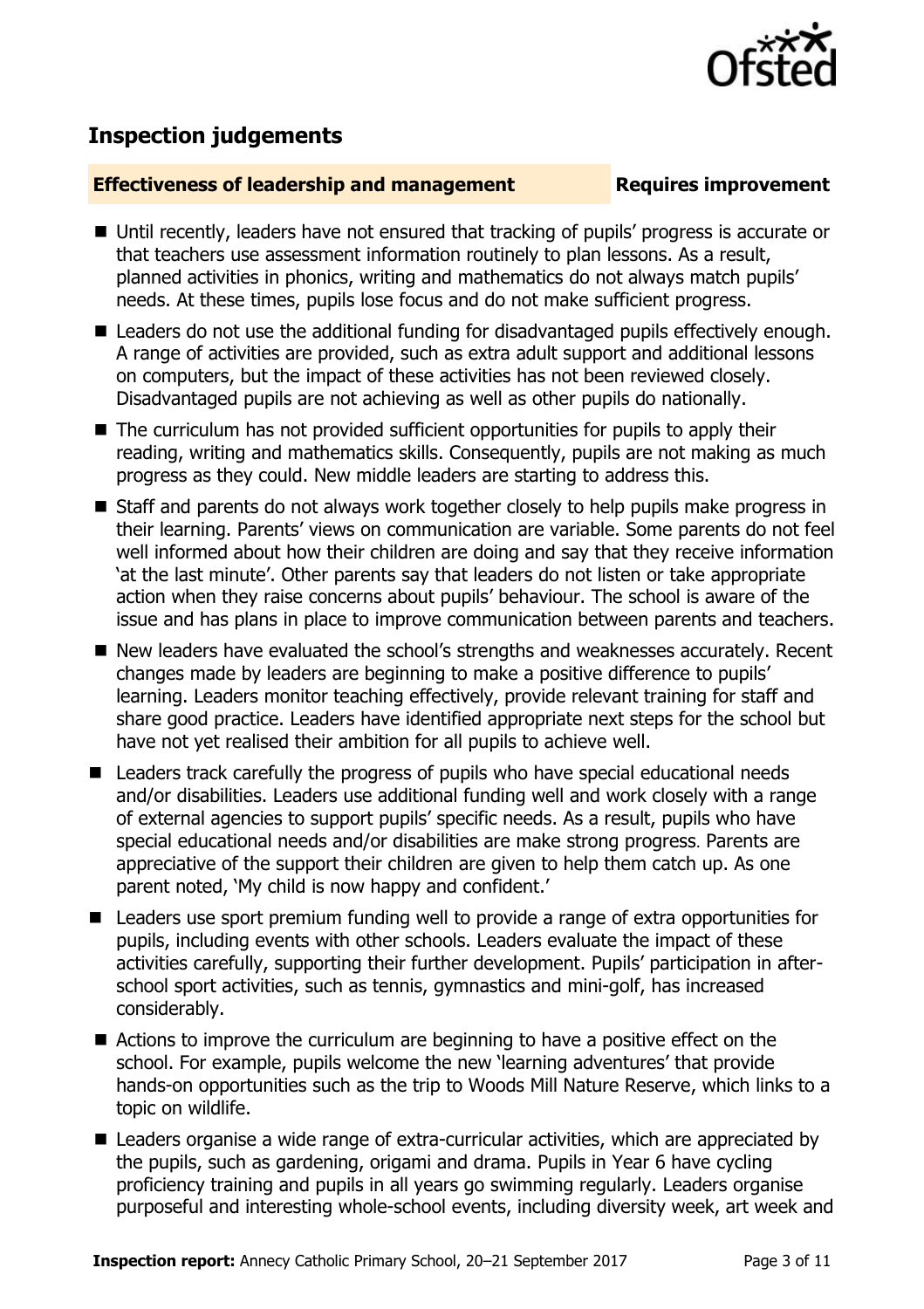

disability day. As a result, pupils are prepared well to be young citizens and for their lives in modern Britain. Leaders are promoting pupils' spiritual, moral, social and cultural development effectively.

#### **Governance of the school**

- **Following advice from the local authority, governors commissioned an external review** of governance. The recently reformed governing body has a clear understanding of the strengths and weaknesses of the school and is well placed to challenge leaders to improve.
- Governors' oversight of pupils' progress has not been rigorous over time. They acknowledge there were considerable differences between the school's own information and the results of external tests last year. Following their recent checks, governors have acted swiftly to make sure that pupils' records are accurate, so they can be used reliably to speed up pupils' progress.
- Governors have not ensured that additional funding for disadvantaged pupils is used effectively. Until recently, expenditure has not been tracked carefully to ensure that extra activities provided, such as after-school clubs, trips and catch-up tasks, are successful. Governors have now organised an external review to help them hold leaders to account more rigorously.
- Governors have established a link with a local outstanding Catholic school that leads a teaching alliance. The link is already making a positive difference to the effectiveness of leadership. For example, school development plans now have a sharper focus on improving outcomes for pupils.
- Governors track the impact of additional sports funding on pupils' progress and involvement. Their checks ensure that additional funding provided is spent effectively to enhance pupils' healthy lifestyles.

### **Safeguarding**

- The arrangements for safeguarding are effective. All staff are familiar with, and apply effectively, the school's safeguarding procedures. Training is provided regularly and this is used effectively to keep pupils safe. The school site is secure and maintained well. Risk assessments are undertaken regularly to keep pupils and staff safe.
- **Pupils are taught how to stay safe. They are confident talking to staff about any** concerns they have. Pupils know that any issues raised will be taken seriously by staff and dealt with promptly.
- **Pupils are cared for well. Leaders work closely with other agencies as needed, to** provide targeted support for pupils and their families. As a result, pupils are safe and feel secure.
- $\blacksquare$  The vast majority of parents are happy that their children are safe. Leaders take concerns raised by parents seriously, including those relating to accidents that happen occasionally in school. Some parents, however, do not feel that they are listened to when they raise concerns.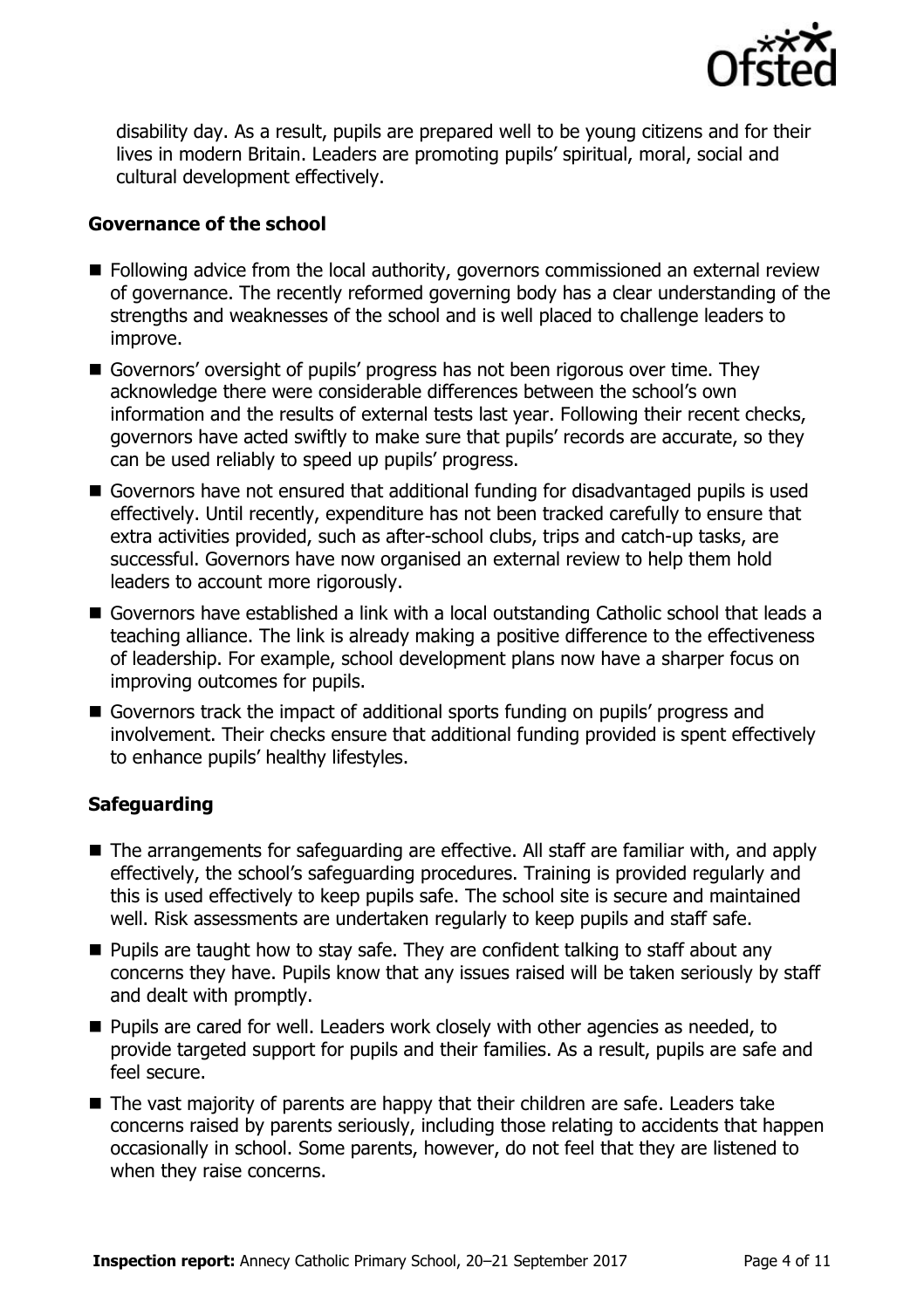

### **Quality of teaching, learning and assessment Requires improvement**

- Teaching is not consistently good across the school. Assessments of pupils' learning have not always been accurate and staff have not routinely planned work to match pupils' needs or to challenge them to reach higher standards, especially in writing and mathematics. Some pupils spend time completing work that is too easy and some lower-attaining pupils struggle, as tasks are too hard. Consequently, some pupils lose interest in learning and do not make sufficient progress.
- **Pupils do not yet have enough opportunities to apply their writing and mathematics** skills across the curriculum. This hinders their progress.
- $\blacksquare$  Phonics is not taught consistently well in key stage 1. Staff do not always plan activities matched to pupils' needs. Some pupils spend time practising skills they already have, while staff do not provide others with appropriate support. As a result, pupils lose focus on the task in hand.
- Elements of effective teaching are evident. When learning is well structured, pupils respond well and with enthusiasm. When feedback is provided clearly and consistently, pupils use this to improve their work and increase their understanding.
- Where teaching is strongest, pupils are confident and work hard to complete their tasks. For example, pupils identified and discussed the key features of an explanation text. Staff used probing questions to encourage pupils to think deeply about the text.
- Leaders use additional adults effectively to support pupils who have special educational needs and/or disabilities. Teaching assistants ask helpful questions to move learning forward in small steps and repeat activities, if necessary. Practical resources are used well to help build confidence, deepening pupils' understanding and accelerating progress.
- **Pupils enjoy their homework and understand how these activities link with their work at** school. As a result, homework is helping pupils to make progress.

#### **Personal development, behaviour and welfare Good**

#### **Personal development and welfare**

- The school's work to promote pupils' personal development and welfare is good.
- **Pupils feel safe and are taught how to keep themselves safe. They speak confidently** about how to use computers safely and how to stay safe near the sea. The vast majority of parents who completed the online survey, Parent View, are satisfied their children are safe.
- This is a caring school. Pupils are happy to talk to staff about their concerns. New pupils are made to feel welcome and given a 'buddy' to help them settle in. Pupils are confident that staff deal with any incidents of bullying and racism promptly.
- Relationships across the school are good. Pupils are tolerant, respectful of each other and work well together. 'Diversity week' and special focus days, for example, give the pupils the chance to learn about other cultures and faiths.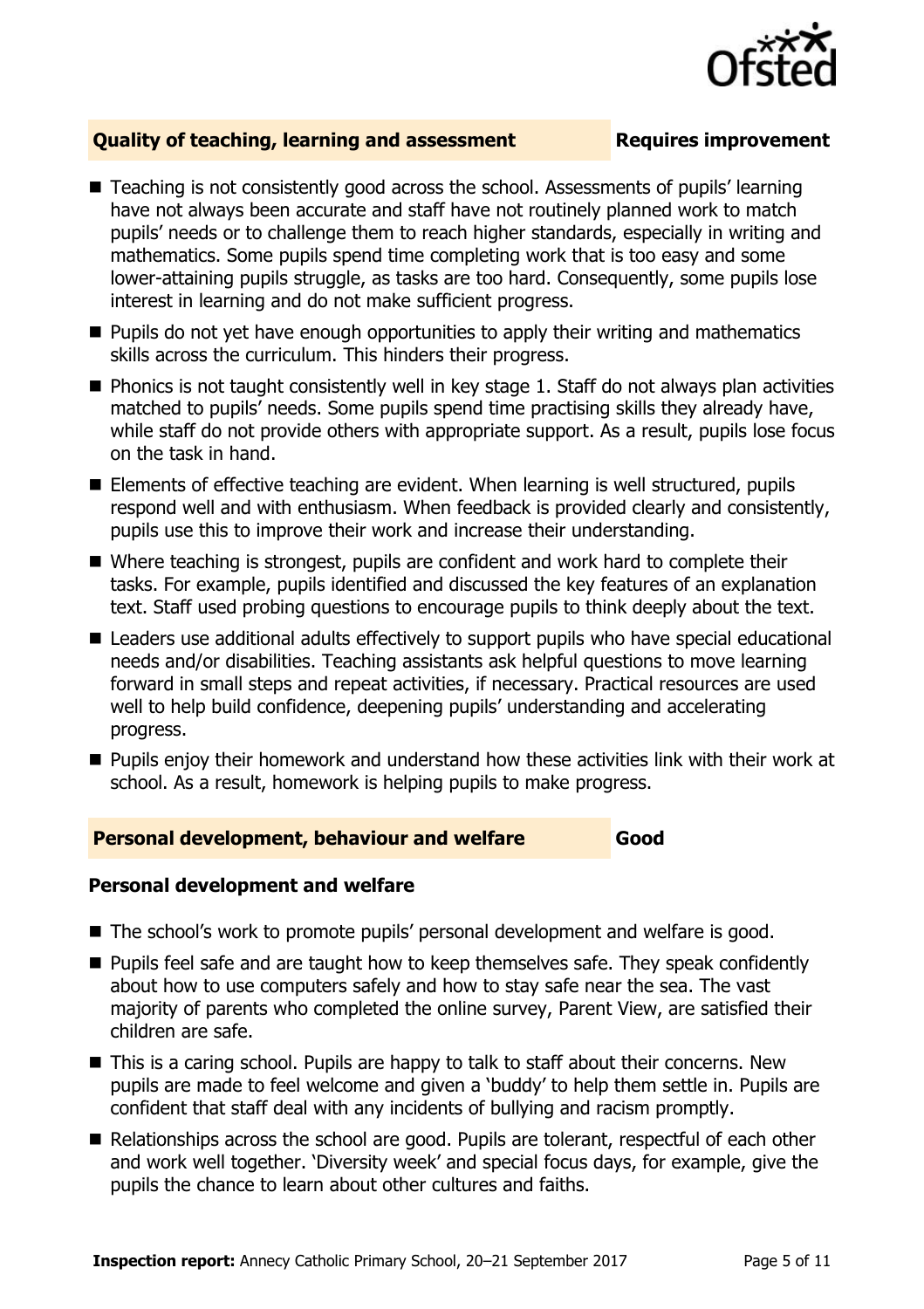

- Teachers are strong role models for pupils in the school. They encourage pupils to think of others and to discuss and challenge stereotypes. As a result, pupils are well placed to deal with the challenges of modern society.
- **Pupils talk happily and confidently about their school. They enjoy taking part in the** wide range of activities on offer, including looking after the school garden and running the 'golden mile' twice a week. Pupils attending the sunrise breakfast club enjoy a range of purposeful activities and have a calm start to the school day.

### **Behaviour**

- The behaviour of pupils is good. Pupils conduct themselves well around the school and in lessons. They are punctual and move around the school in an orderly manner. Pupils of all ages cooperate well in the playground. They speak confidently about the school's expectations. One pupil explained that, 'This translates into manners, when you are older.'
- **Pupils appreciate the rewards they are given for good attendance. Leaders follow up** absence promptly and, as a result, pupils' attendance has improved to be closer to the national average. The attendance of all groups of pupils, including the disadvantaged, is improving.
- **Pupils enjoy being challenged in lessons, have positive attitudes to learning and take** pride in their work. However, when activities are too easy or too hard for them, pupils become distracted and lose concentration.

### **Outcomes for pupils Requires improvement**

- In 2017, attainment at the end of both key stages fell below other schools nationally. Year 6 pupils' attainment was low in mathematics and grammar, punctuation and spelling. Year 2 pupils at key stage 1 attained less well than others nationally in reading, writing and mathematics.
- $\blacksquare$  Pupils do not make consistently strong progress in phonics at key stage 1, due to variations in the quality of teaching. However, most pupils catch up by the end of key stage 2. Older pupils acquire strong phonics knowledge, can decode unknown words when reading and use their skills successfully in their writing.
- Current pupils' progress in reading, writing and mathematics is far more consistent. However, the most able pupils have not been routinely identified by the school and as a result expectations are not always high enough for these pupils, especially in writing and mathematics.
- Disadvantaged pupils, including the most able disadvantaged pupils, do not routinely make strong progress. Additional funding is used in a variety of ways, including extra adult support, additional resources, educational visits and clubs, but the impact is variable.
- The newly introduced curriculum is interesting and exciting. As a result, pupils' learning in other subjects is accelerating.
- Pupils who have special educational needs and/or disabilities are known well by leaders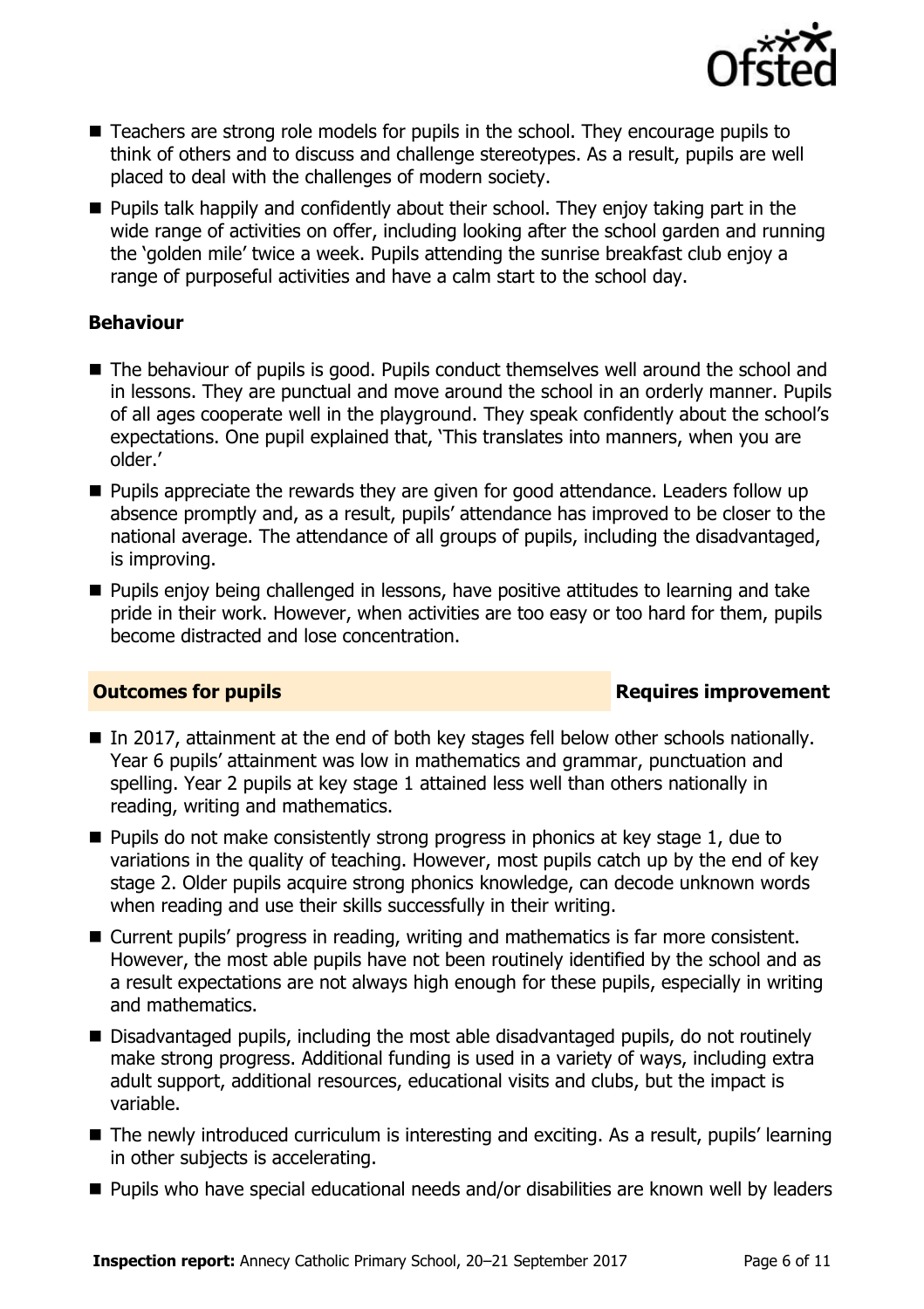

and their progress is kept under regular review. A range of focused activities, targeted staff support and work with outside agencies are matched closely to pupils' needs. As a result, pupils who have special educational needs and/or disabilities make strong progress.

#### **Early years provision Good Good**

- Teaching in the early years is effective. The early years classroom is orderly and attractive, with a suitable range of indoor and outdoor activities. Children enjoy taking part in these activities, for example playing musical instruments, using the mud kitchen, hand printing and reading books in the wigwam. These activities support their learning well.
- $\blacksquare$  Most children start Reception with skills and abilities that are typical for their age. Children's achievements are tracked closely. Progress information is used routinely to plan appropriate activities and next steps in learning. Consequently, at the end of Reception Year, the children's attainment is similar to that of other children nationally. Children are prepared well for key stage 1.
- Leaders and staff work closely together and are reflective about early vears practice. Staff are aware that too few children reach the higher levels and have started to take effective action. For example, good practice is being shared between staff and more opportunities are being provided for talking and writing.
- In the early years, phonics is taught well and children make good progress and enjoy the range of activities provided. Staff organise phonics sessions for parents, supporting them to help their children at home.
- Additional funding for the small numbers of disadvantaged children and children who have special educational needs and/or disabilities in early years is spent effectively and monitored closely. As a result, disadvantaged children and children who have special educational needs and/or disabilities make similar progress to other children.
- Staff in early years work closely with parents, who are kept well informed. This close partnership helps parents to support their children's learning well. Parents are pleased with the procedures to help children when they start school, welcoming home visits and opportunities to provide information for their child's progress journal. Children settle into the early years quickly.
- Behaviour is good. Children quickly learn class routines and how to be effective learners. Children listen carefully and follow instructions, showing high levels of engagement. They work together well. For example, two children worked together using wool to measure the height of a toy animal and then tried to do the same with a ruler. Children move confidently around the early years area, making choices, engaging with others and taking turns, as necessary.
- Staff know the children well and relationships are strong. Staff are familiar with safety requirements. Safety procedures are put in place reliably and the vast majority of parents are confident their children are safe.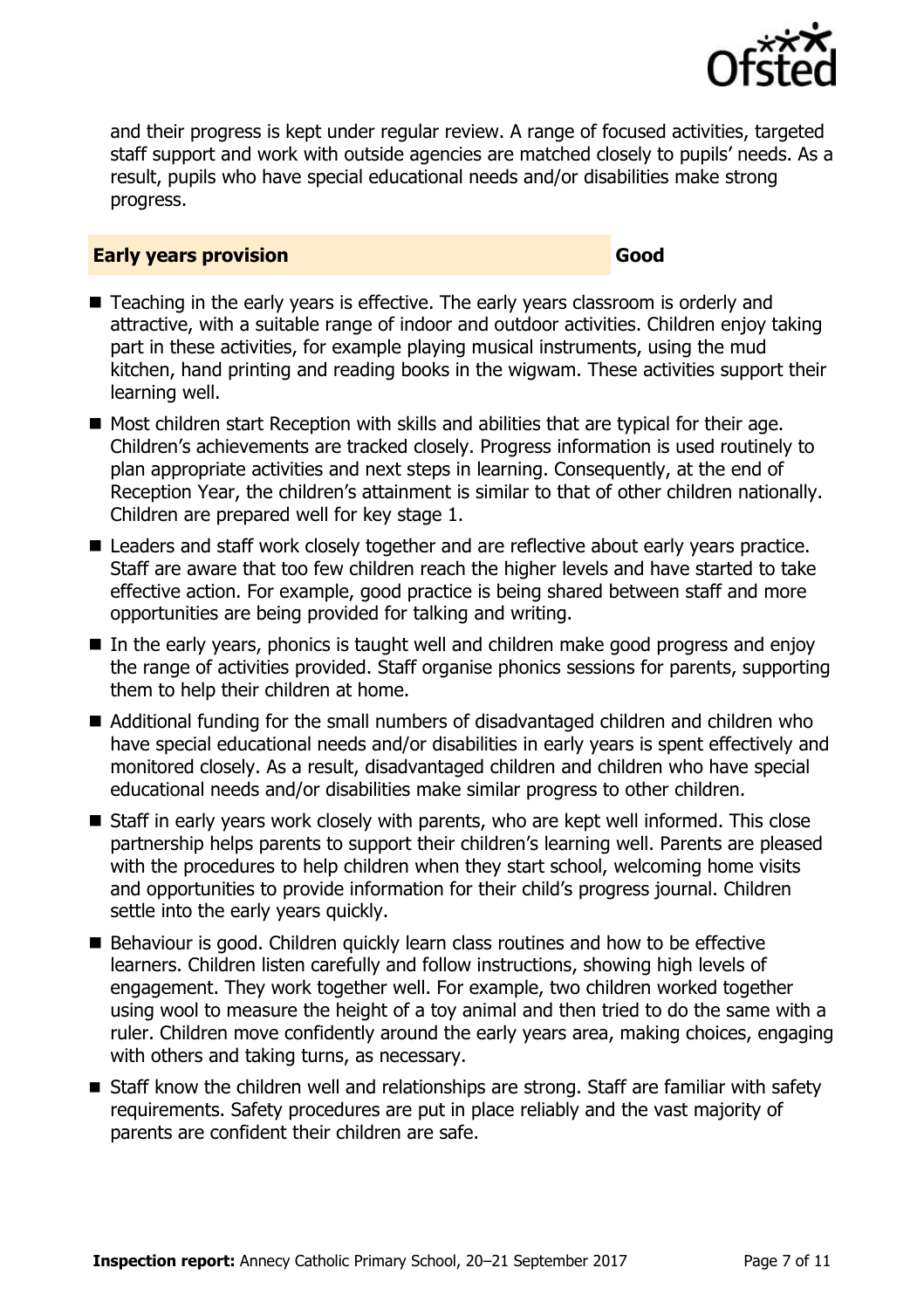

# **School details**

| Unique reference number | 114571             |
|-------------------------|--------------------|
| Local authority         | <b>East Sussex</b> |
| Inspection number       | 10036933           |

This inspection of the school was carried out under section 5 of the Education Act 2005.

| Type of school                      | Primary                       |
|-------------------------------------|-------------------------------|
| School category                     | Voluntary aided               |
| Age range of pupils                 | 4 to 11                       |
| Gender of pupils                    | Mixed                         |
| Number of pupils on the school roll | 188                           |
| Appropriate authority               | The governing body            |
| Chair                               | Mr John Cornish               |
| <b>Headteacher</b>                  | Mrs Jane Thompson             |
| Telephone number                    | 01323 894892                  |
| Website                             | www.annecy.e-sussex.sch.uk    |
| <b>Email address</b>                | office@annecy.e-sussex.sch.uk |
| Date of previous inspection         | 11-12 March 2015              |

### **Information about this school**

- The school meets requirements on the publication of specified information on its website.
- The headteacher was appointed to the school in March 2017. Other members of the leadership team are also relatively new in post. A national leader of education from a local secondary school has been supporting the school as executive headteacher since the beginning of September 2017.
- The school is slightly smaller than the average-sized primary school.
- **Pupils are taught in single-aged classes. There is one class in each year group.**
- Most pupils are of White British heritage.
- An average proportion of pupils are eligible for the pupil premium, which provides additional funding for pupils known to be eligible for free school meals or in local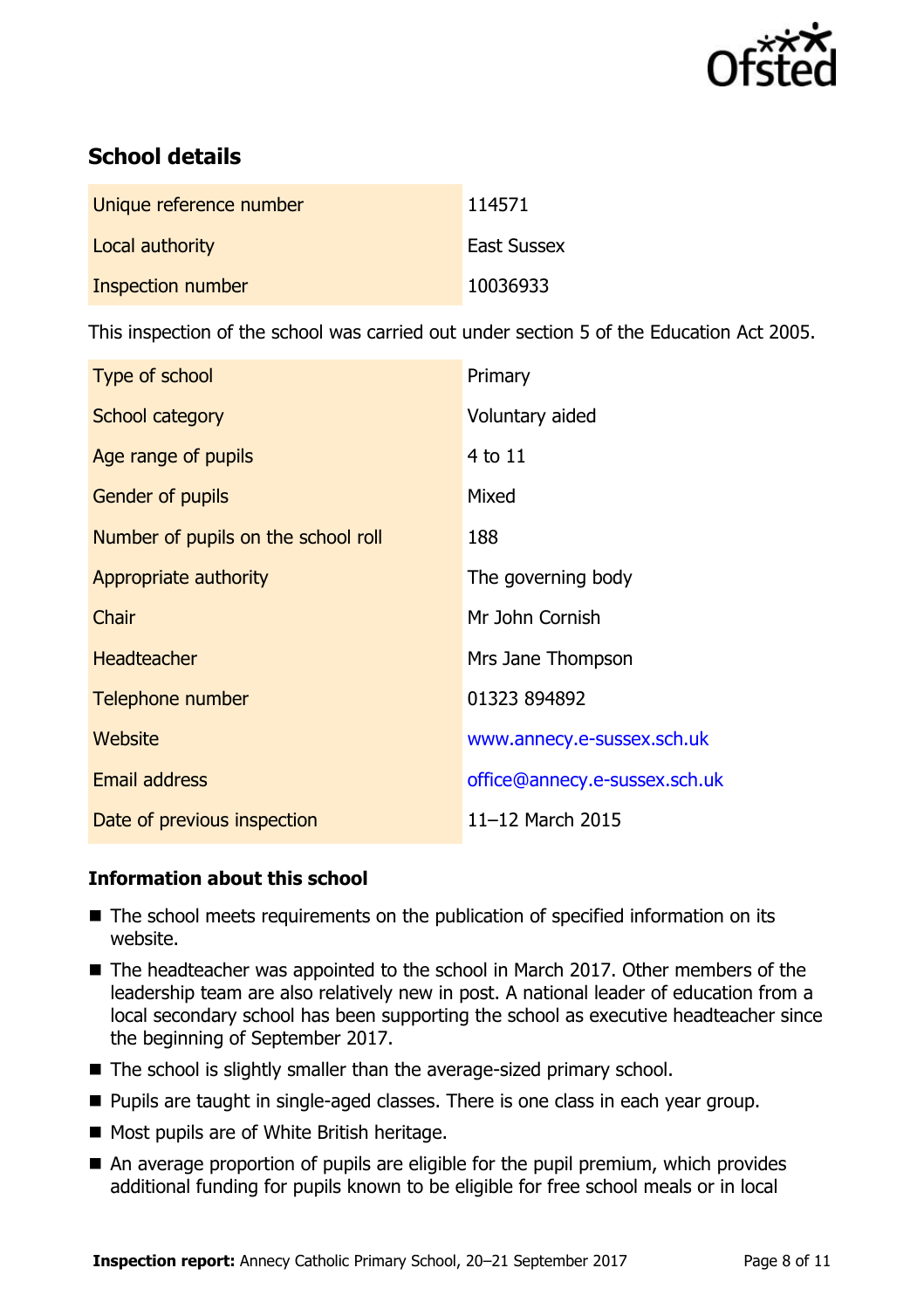

authority care.

- The proportion of pupils who have special educational needs and/or disabilities is slightly below the national average, although the proportion with education, health and care plans is slightly above national figures.
- The school provides a breakfast club and an after-school club, which are managed by the governing body and formed part of the inspection.
- The school meets the government's floor standards, which set the minimum standards for pupils' attainment and progress.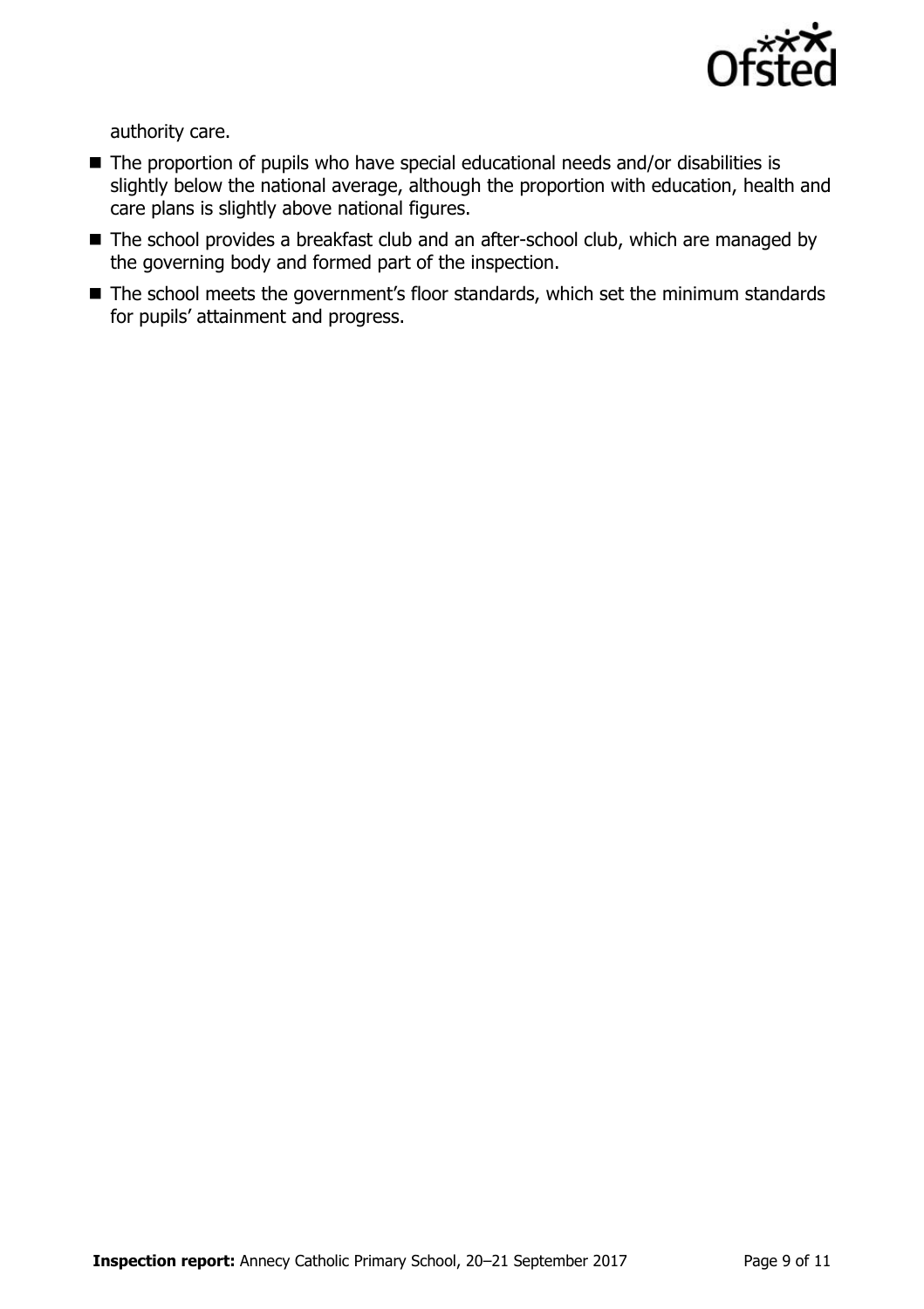

# **Information about this inspection**

- Inspectors observed teaching, learning and assessment in all classes jointly with the headteacher or senior teacher.
- Inspectors talked to pupils, looked at a large sample of their work and listened to pupils read.
- $\blacksquare$  Meetings were held with the executive headteacher, the headteacher, the chair of the governing body and three other governors, two representatives from the diocese, a representative from the local authority and with the school's senior and middle leaders.
- Inspectors took account of the 78 responses to Ofsted's online questionnaire, Parent View, and the 77 free-text responses provided. Inspectors also spoke to parents during the inspection and considered one letter.
- The eight responses to Ofsted's staff questionnaire were considered.
- There were no responses to Ofsted's pupil questionnaires.
- The inspectors observed the wider work of the school, including an assembly, extracurricular activities, playtimes and lunchtime.
- Inspectors scrutinised a range of documents, including minutes of governing body meetings, leaders' evaluation of the school's effectiveness, the school development plan, information about leaders' monitoring of teaching and pupils' progress, school policies, behaviour and safety records, safeguarding policies and procedures and the single central record.

#### **Inspection team**

Rosemary Addison, lead inspector **Conservation** Ofsted Inspector

**Joyce Lydford Community Community** Ofsted Inspector